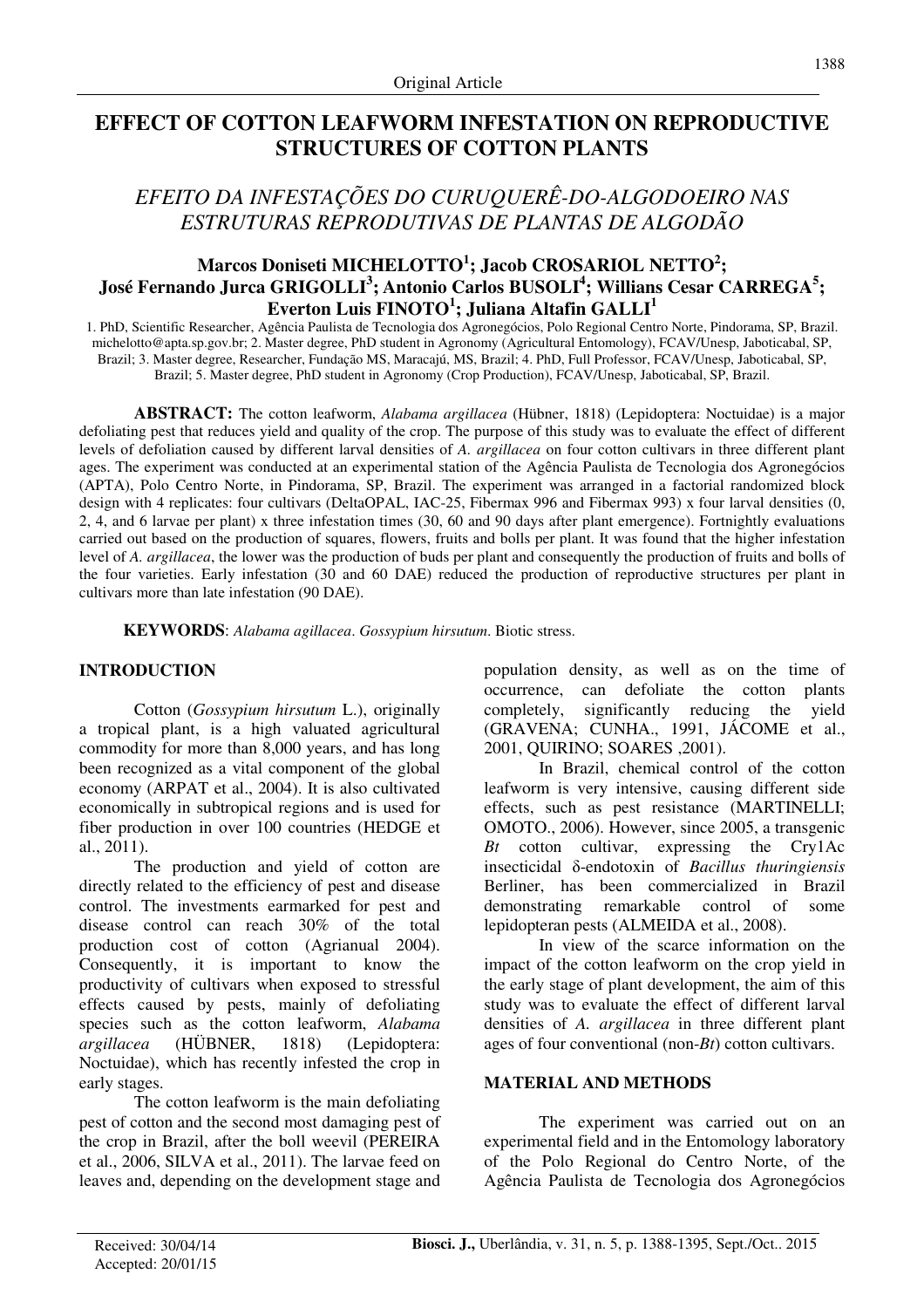(APTA), in Pindorama, SP, Brazil (21 º 11' 9" s and 48 º 54' 25" w). The experiment was arranged in a factorial randomized block design with 48 treatments (4 cultivars x 4 larval densities/plant x 3 times), with four replications.

### **Crop treatments**

The soil was tilled and limed as recommended for the crop. The cotton cultivars DeltaOPAL, IAC-25, Fibermax 966 and Fibermax 993 were sown mechanically, for a final germination of 12 plants per meter. Each plot consisted of three 4-m long rows spaced 0.8 m apart.

Larvae of *A. argillacea* were raised according to the method proposed by Santos & Boiça Júnior (2001). The plants were infested with 0, 2, 4 and 6 larvae (length 15 mm, mass  $60 \pm 10$ mg) 30, 60 and 90 days after emergence (DAE), in five plants per replication per cultivar. After infestation, the plants were protected by rectangular cages consisting of metal frames (0.8 x 1.2 x 1.0 m) (Width x Length x Height). In this way, no insecticide was needed to control pests, not even to the boll weevil, which directly attacks squares and bolls.

To prevent excessive growth of cotton plants and facilitate cultivation practices, a plant growth regulator (mepiquat chloride) was sprayed twice (50 and 70 DAE, respectively, at 200 ml of a.i.  $ha^{-1}$ ) to obtain a final plant height of 1.20 to 1.30 m, as currently suggested for mechanical harvesting (BUSOLI et al., 2012).

## **Data analysis**

After flowering, the number of flower buds, number of flowers, number of fruits, and number of bolls per plant were assessed every two weeks. The data were subjected to analysis of variance (ANOVA) and the treatment means compared by the Tukey test at 5% probability.

## **RESULTS AND DISCUSSION**

Among the tested cultivars, IAC-25 showed highest number of flower buds per plant 45, 60, and 70 DAE, while Fibermax 993 registered the highest value 92 DAE (Table 1). On the other hand, DeltaOPAL presented the lowest number of flower buds per plant in the same period (Table 1).

With regard to the effect of larval infestation on the number of flower buds, it was found that 45, 60 and 70 DAE, the number of buds

was inversely proportional to the number of larvae per plant; the non-infested plants had six flower buds per plant, while plants infested with six *A. argillacea* larvae had up to three buds per plant (Table 1).

The results related to the infestation time of *A. argillacea* indicate that the critical infestation period begin 80 DAE. Infestation until 70 DAE did not influence the number of flower buds, and was therefore not detrimental to the development of cotton plants (Table 1). Plants grown in warm climate, as in the tropics, produce more leaves than necessary (BEEVERS; COOPER, 1965). This could indicate that early infestation with *A. argillacea* may be less harmful to plant growth. The same performance was observed by Ezedinma (1973) in cowpea, where limited defoliation of 33 and 50% in the pre-flowering stage did not significantly reduce the cowpea grain yield. However, the results obtained indicate that severe defoliation (4 and 6 larvae per plant) may significantly reduce the production of flower buds and consequently the cotton yield. Moreover, cotton plants produce more reproductive structures than they are able to sustain (EHLIG; LEMERT, 1973, MCMICHEL et al., 1973, SMITH; FALCON, 1973, GUINN 1974, SANTOS et al., 1980, SANTOS, 1987).

The numbers of flowers per plant were similar among cultivars from 45 to 80 142 DAE (Table 2). Significant differences were observed among cultivars for the same 143 parameter 92 DAE and 105 DAE.

In the analysis of the effect of the infestation level (number of larvae) on flower production per plant, no significant differences were found across infestation dates except for 60 and 105 DAE (Table 2).

The time of infestation influenced the number of flowers (Table 2). Larval infestation 90 DAE induced no effect in treatments since the time of defoliation was not long enough to affect the flower development (Table 2). This observation can be taken into account 105 DAE, where plants infested 90 DAE had the same number of flowers as those infested 60 DAE reinforcing the harmful effect of late infestation with cotton leafworm for plants (Table 2). This shows that infestation with *A. argillacea* 60 DAE or later was more harmful to plants for reducing the number of flowers per plant (Table 2). Although plants grown in warmer regions produce more leaves (BEEVERS; COOPER, 1965), the results indicated that after 60 DAE, the attack of *A. argillacea* becomes detrimental to flower production.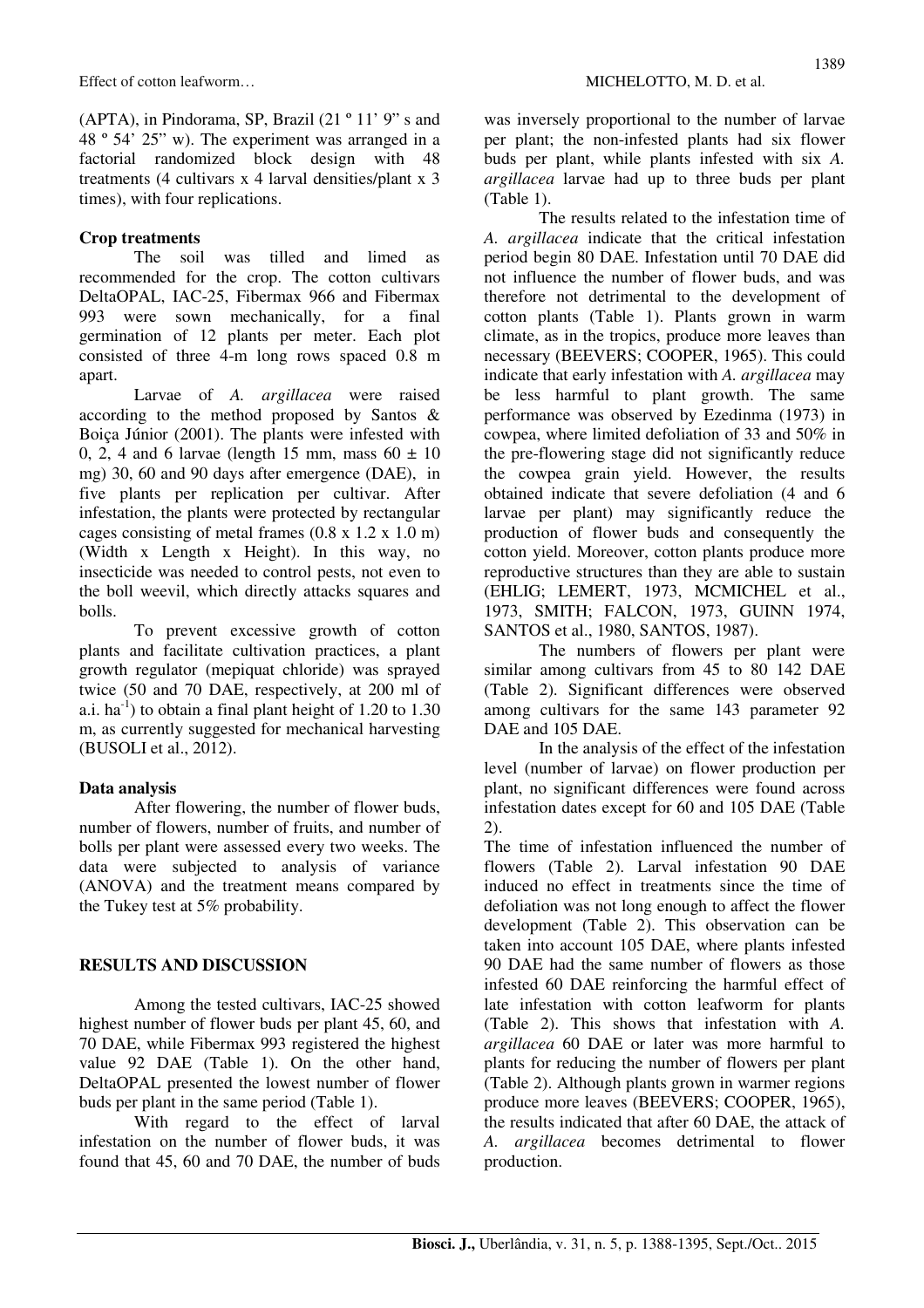Effect of cotton leafworm…  $MICHELOTTO, M. D.$  et al.

|                  |                               | Days after emergence (DAE)     |                        |                    |                                |                      |  |  |
|------------------|-------------------------------|--------------------------------|------------------------|--------------------|--------------------------------|----------------------|--|--|
| Cultivars $(C)$  | 45                            | 60                             | 70                     | 80                 | 92                             | 105                  |  |  |
| $IAC-25$         | $1.9 \pm 0.29$ a              | $5.4 \pm 0.58$ a               | $3.0 \pm 0.69$ a       | $1.7 \pm 0.02$ a   | $0.3 \pm 0.10$ b               | $0.2 \pm 0.05$ b     |  |  |
| <b>DeltaOPAL</b> | $0.9 \pm 0.33$ b              | 3.1 $\pm 0.63$ b               | $2.1 \pm 0.24$ b       | $1.1 \pm 0.22$ a   | $0.6 \pm 0.32$ ab              | $0.2 \pm 0.12$ ab    |  |  |
| Fibermax 966     | $1.6 \pm 0.28$ ab             | $5.1 \pm 0.52$ a               | $2.3 \pm 0.68$ ab      | $1.5 \pm 0.08$ a   | $0.5 \pm 0.27$ b               | $0.2 \pm 0.08$ b     |  |  |
| Fibermax 993     | $1.2 \pm 0.30$ ab             | $3.6 \pm 0.54$ ab              | $2.7 \pm 0.96$ ab      | $1.8 \pm 0.41$ a   | $0.9 \pm 0.31$ a               | $0.4 \pm 0.09$ a     |  |  |
| F-test           | $4.61**$                      | $4.68**$                       | 4.09**                 | 2.21 <sup>ns</sup> | $4.29*$                        | 3.99**               |  |  |
| Larvae $(L)$     |                               |                                |                        |                    |                                |                      |  |  |
| $\mathbf{0}$     | $2.0 \pm 0.34$ a              | $6.0 \pm 0.31$ a               | $3.1 \pm 2.27$ a       | $1.8 \pm 1.22$ a   | $0.5 \pm 0.78$ a               | $0.3 \pm 0.64$ a     |  |  |
| 2                | $1.6 \pm 0.22$ ab             | 4.9 $\pm$ 0.37 ab              | $2.7 \pm 1.97$ ab      | $1.6 \pm 1.33$ a   | $0.4 \pm 0.84$ a               | $0.2 \pm 0.32$ a     |  |  |
| 4                | $1.0 \pm 0.28$ b              | $3.3 \pm 0.66$ bc              | $2.2 \pm 1.68$<br>b    | $1.4 \pm 0.92$ a   | $0.7 \pm 1.12$ a               | $0.3 \pm 0.49$ a     |  |  |
| 6                | $1.0 \pm 0.31$ b              | $3.0 \pm 0.66$<br>$\mathbf{c}$ | $2.2 \pm 1.61$<br>h    | $1.5 \pm 1.32$ a   | $0.7 \pm 1.24$ a               | $0.2 \pm 0.57$ a     |  |  |
| F-test           | $6.37**$                      | $9.04**$                       | $3.47*$                | $0.59^{ns}$        | 1.10 <sup>ns</sup>             | $0.88$ <sup>ns</sup> |  |  |
| Plant age $(A)$  |                               |                                |                        |                    |                                |                      |  |  |
| <b>30 DAE</b>    | $1.4 \pm 0.43$                | $4.3 \pm 0.19$                 | $3.8 \pm 0.81$ a       | $1.6 \pm 0.52$ a   | $1.3 \pm 0.45$ a               | $0.5 \pm 0.09$ a     |  |  |
| 60 DAE           |                               |                                | $1.3 \pm 0.36$ b       | $1.5 \pm 0.33$ a   | $0.4 \pm 0.19$ b               | $0.1 \pm 0.12$ b     |  |  |
| <b>90 DAE</b>    | $\overline{\phantom{a}}$      | $\overline{\phantom{0}}$       |                        |                    | $0.0 \pm 0.00$<br>$\mathbf{c}$ | $0.1 \pm 0.13$ b     |  |  |
| F-test           | $\qquad \qquad -$             |                                | $127.11**$             | $0.63^{ns}$        | 54.60**                        | 28.16**              |  |  |
| C x L            | $0.25^{\overline{\text{ns}}}$ | 1.06 <sup>ns</sup>             | $0.36^{\overline{ns}}$ | $0.42^{ns}$        | $0.79^{\overline{ns}}$         | 0.89 <sup>ns</sup>   |  |  |
| C x A            |                               |                                | $0.19^{ns}$            | $1.33^{ns}$        | 1.84 <sup>ns</sup>             | 1.36 <sup>ns</sup>   |  |  |
| L x A            |                               |                                | 1.31 <sup>ns</sup>     | $0.29^{ns}$        | $1.57^{ns}$                    | 1.41 <sup>ns</sup>   |  |  |
| CV(%)            | 21.77                         | 23.35                          | 21.96                  | 30.66              | 30.94                          | 22.03                |  |  |

**Table 1.** Mean (±SE) number of buds per plant in cotton cultivars infested with different densities of *Alabama argillacea* larvae at different times after plant emergence.

Means followed by the same letter in the column do not differ significantly by the Tukey's test at 5% probability; \* Significant at 5% probability; \*\* Significant at 1% probability; <sup>ns</sup> non significant; <sup>1</sup>Not analyzed due to absence of defoliation on the assessment date.

**Table 2.** Mean (±SE) number of flowers per plant in cotton cultivars infested with different densities of *Alabama argillacea* larvae at different times after plant emergence.

|                 | <b>DAE</b>                    |                               |                               |                               |                    |                        |  |  |  |
|-----------------|-------------------------------|-------------------------------|-------------------------------|-------------------------------|--------------------|------------------------|--|--|--|
| Cultivars $(C)$ | 45                            | 60                            | 70                            | 80                            | 92                 | 105                    |  |  |  |
| $IAC-25$        | $0.3 \pm 0.20 a$              | $0.6 \pm 0.20 a$              | $0.4 \pm 0.30 a$              | $0.5 \pm 0.29$ a              | $0.10 \pm 0.39$ b  | $0.03 \pm 0.02 b$      |  |  |  |
| DeltaOPAL       | $0.4 \pm 0.12$ a              | $0.5 \pm 0.23$ a              | $0.3 \pm 0.40$ a              | $0.3 \pm 0.34$ a              | $0.20 \pm 0.21$ ab | $0.16 \pm 0.04$ a      |  |  |  |
| Fibermax 966    | $0.4 \pm 0.15$ a              | $0.6 \pm 0.27$ a              | $0.4 \pm 0.29$ a              | $0.4 \pm 0.46$ a              | $0.13 \pm 0.44$ ab | $0.05 \pm 0.06$ b      |  |  |  |
| Fibermax 993    | $0.3 \pm 0.14$ a              | $0.6 \pm 0.19$ a              | $0.4 \pm 0.27$ a              | $0.6 \pm 0.42$ a              | $0.28 \pm 0.21$ a  | $0.11 \pm 0.01$ ab     |  |  |  |
| F-test          | 1.03 <sup>ns</sup>            | $0.29^{ns}$                   | $1.04^{ns}$                   | $2.14^{ns}$                   | $3.63*$            | $4.68**$               |  |  |  |
| Larvae $(L)$    |                               |                               |                               |                               |                    |                        |  |  |  |
| $\mathbf{0}$    | $0.4 \pm 0.14$ a              | $0.8 \pm 0.11$ a              | $0.4 \pm 0.30 a$              | $0.5 \pm 0.27$ a              | $0.14 \pm 0.24$ a  | $0.04 \pm 0.01$ b      |  |  |  |
| $\overline{2}$  | $0.4 \pm 0.15$ a              | $0.6 \pm 0.12$ ab             | $0.3 \pm 0.26$ a              | $0.4 \pm 0.33$ a              | $0.11 \pm 0.20$ a  | $0.08 \pm 0.04$ ab     |  |  |  |
| 4               | $0.4 \pm 0.20$ a              | $0.6 \pm 0.12$ ab             | $0.4 \pm 0.34$ a              | $0.5 \pm 0.42$ a              | $0.25 \pm 0.46$ a  | $0.15 \pm 0.03$ a      |  |  |  |
| 6               | $0.3 \pm 0.13$ a              | $0.3 \pm 0.14$ b              | $0.4 \pm 0.38$ a              | $0.4 \pm 0.49$ a              | $0.20 \pm 0.37$ a  | $0.08 \pm 0.05$ ab     |  |  |  |
| F-test          | $0.87^{ns}$                   | $3.73*$                       | 0.30 <sup>ns</sup>            | 1.09 <sup>ns</sup>            | $1.75^{ns}$        | $2.86*$                |  |  |  |
| Plant Age (A)   |                               |                               |                               |                               |                    |                        |  |  |  |
| <b>30 DAE</b>   | $0.4 \pm 0.15$                | $0.6 \pm 0.17$                | $0.3 \pm 0.36$ a              | $0.4 \pm 0.32$ a              | $0.35 \pm 0.43$ a  | $0.18 \pm 0.06$ a      |  |  |  |
| 60 DAE          |                               |                               | $0.4 \pm 0.28$ a              | $0.4 \pm 0.45$ a              | $0.18 \pm 0.31$ b  | $0.05 \pm 0.04$ b      |  |  |  |
| <b>90 DAE</b>   |                               |                               |                               |                               | $0.02 \pm 0.29$ c  | $0.03 \pm 0.05$ b      |  |  |  |
| F-test          |                               |                               | $0.71^{\overline{\text{ns}}}$ | $3.17^{ns}$                   | 27.93**            | 13.27**                |  |  |  |
| C x L           | $0.81^{\overline{\text{ns}}}$ | $0.77^{\overline{\text{ns}}}$ | $0.98^{\overline{\text{ns}}}$ | $0.66^{\overline{\text{ns}}}$ | $1.33^{ns}$        | $2.15^{n\overline{s}}$ |  |  |  |
| C x A           |                               |                               | 1.60 <sup>ns</sup>            | 0.51 <sup>ns</sup>            | 2.05 <sup>ns</sup> | 1.80 <sup>ns</sup>     |  |  |  |
| L x A           |                               |                               | $2.19^{ns}$                   | 1.00 <sup>ns</sup>            | 0.93 <sup>ns</sup> | 0.90 <sup>ns</sup>     |  |  |  |
| CV(%)           | 17.44                         | 17.09                         | 16.98                         | 20.08                         | 17.80              | 13.33                  |  |  |  |

Means followed by the same letter in the column do not differ significantly by the Tukey's test at 5% probability; \* Significant at 5% probability; \*\* Significant at 1% probability; <sup>ns</sup> non significant; <sup>1</sup>Not analyzed due to absence of defoliation on the assessment date.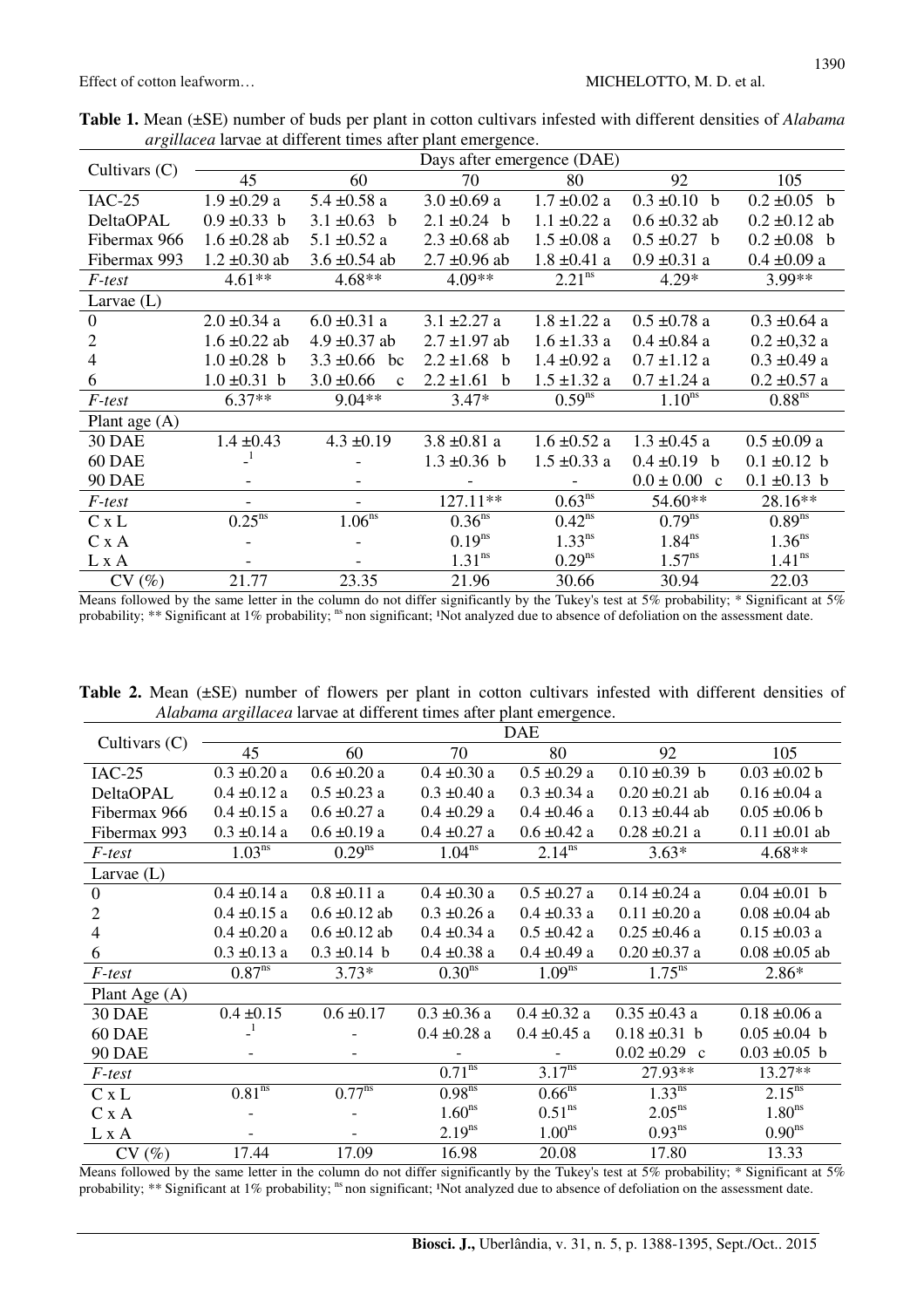Effect of cotton leafworm... MICHELOTTO, M. D. et al.

The number of fruits per plant increased until 105 DAE (Table 3). There was no significant difference among cultivars, 45 and 60 DAE. From 70 to 105 DAE, the cultivars with the highest number of fruits per plant were Fibermax 993 and IAC 25 and the one with the lowest number was DeltaOPAL (Table 3).

Plant infested with larvae of cotton leaf worm shower a significant reduction in the number of fruits compared with control plants, only between 70 and 80 DAE (Table 3). No significant differences between infested and control plants were observed since 92 DAE. No significant differences were also

found among the studied densities of larvae per plant.

For the interactions of the number of fruits, significant differences between the number of larval density and time of infestation were observed 92 and 105 DAE (Table 3). In the evaluation 92 DAE, for plants infested 30 DAE, it was observed that the greater the number of larvae infested per plant, the lower the number of fruits produced, whereas plants infested 60 and 90 DAE did not differ significantly (Table 4). The same result was observed in the evaluation 105 DAE.

**Table 3.** Mean (±SE) number of fruits per plant in cotton cultivars infested with different densities of *Alabama argillacea* larvae at different times after plant emergence.

| $\circ$         |                  |                      |                    |                   |                                |                                |
|-----------------|------------------|----------------------|--------------------|-------------------|--------------------------------|--------------------------------|
| Cultivars $(C)$ |                  |                      |                    | <b>DAE</b>        |                                |                                |
|                 | 45               | 60                   | 70                 | 80                | 92                             | 105                            |
| $IAC-25$        | $0.4 \pm 0.12$ a | $1.6 \pm 0.28$ a     | $4.5 \pm 1.71$ a   | $6.7 \pm 1.37$ a  | $7.7 \pm 1.94$ ab              | $8.2 \pm 2.06$ ab              |
| DeltaOPAL       | $0.3 \pm 0.13$ a | $1.0 \pm 0.35$ a     | 2.4 $\pm 2.62$ b   | $4.8 \pm 1.36$ b  | $5.8 \pm 1.28$<br>$\mathbf{c}$ | $6.8 \pm 2.39$<br>$\mathbf{c}$ |
| Fibermax 966    | $0.3 \pm 0.28$ a | $1.1 \pm 0.28$ a     | $3.3 \pm 2.18$ ab  | $5.6 \pm 1.57$ ab | $6.5 \pm 1.47$ bc              | $6.9 \pm 2.24$ bc              |
| Fibermax 993    | $0.4 \pm 0.15$ a | $1.4 \pm 0.39$ a     | $4.1 \pm 2.06$ a   | $7.2 \pm 1.05$ a  | $8.1 \pm 2.03$ a               | $8.4 \pm 2.67$ a               |
| F-test          | $1.79^{ns}$      | 1.31 <sup>ns</sup>   | $6.43**$           | $5.17**$          | $7.83**$                       | $6.14**$                       |
| Larvae $(L)$    |                  |                      |                    |                   |                                |                                |
| $\mathbf{0}$    | $0.4 \pm 0.11$ a | $1.4 \pm 0.25$ a     | $4.8 \pm 2.54$ a   | $7.7 \pm 1.99$ a  | $7.8 \pm 3.17$ a               | $8.1 \pm 2.49$ a               |
| 2               | $0.5 \pm 0.23$ a | $1.4 \pm 0.27$ a     | $3.4 \pm 1.73$ b   | $6.1 \pm 1.73$ ab | $6.8 \pm 2.90 a$               | $7.3 \pm 2.89$ a               |
| $\overline{4}$  | $0.3 \pm 0.13$ a | $1.1 \pm 0.39$ a     | $2.7 \pm 1.61$ b   | $5.1 \pm 1.55$ b  | $6.8 \pm 3.16$ a               | $7.5 \pm 2.54$ a               |
| 6               | $0.3 \pm 0.12$ a | $1.1 \pm 0.37$ a     | $3.3 \pm 1.65$ b   | $5.4 \pm 1.05$ b  | $6.8 \pm 2.95$ a               | $7.3 \pm 2.83$ a               |
| <i>F-test</i>   | $1.82^{ns}$      | $0.84$ <sup>ns</sup> | $5.74**$           | $6.10**$          | $1.62^{ns}$                    | $1.23^{ns}$                    |
| Plant Age $(A)$ |                  |                      |                    |                   |                                |                                |
| <b>30 DAE</b>   | $0.4 \pm 0.17$   | $1.3 \pm 0.34$       | $3.6 \pm 2.04$ a   | $6.0 \pm 2.26$ a  | $7.7 \pm 3.61$ a               | $7.7 \pm 3.11$ a               |
| 60 DAE          | $\mathbf{1}$     |                      | $3.6 \pm 2.57$ a   | $6.2 \pm 1.74$ a  | $7.6 \pm 2.68$ a               | $7.2 \pm 2.72$ a               |
| <b>90 DAE</b>   |                  |                      |                    |                   | 5.8 $\pm 2.43$ b               | $7.8 \pm 2.20 a$               |
| F-test          |                  |                      | 0.00 <sup>ns</sup> | $1.04^{ns}$       | 9.79**                         | 1.06 <sup>ns</sup>             |
| C x L           | $0.49^{ns}$      | $0.66$ <sup>ns</sup> | $0.39^{ns}$        | $0.49^{ns}$       | $1.14^{ns}$                    | 0.91 <sup>ns</sup>             |
| C x A           |                  |                      | $1.72^{ns}$        | $0.33^{ns}$       | $0.67^{ns}$                    | $0.47^{ns}$                    |
| L x A           |                  |                      | 0.88 <sup>ns</sup> | $2.32^{ns}$       | $2.22*$                        | $2.29*$                        |
| CV(%)           | 15.84            | 27.45                | 27.63              | 22.49             | 19.42                          | 16.82                          |

Means followed by the same letter in the column do not differ significantly by the Tukey's test at 5% probability; \* Significant at  $5\%$ probability;  $**$  Significant at 1% probability; <sup>ns</sup> non significant; <sup>1</sup>Not analyzed due to absence of defoliation on the assessment date.

The evaluation 92 DAE showed that plants infested 30 and 60 DAE with 0 and 2 larvae/plant produced a greater number of fruits (Table 4). It was observed that 105 DAE, there was a greater number of fruits produced by cultivars infested with 6 larvae/plant 90 DAE. This can be explained by the shorter exposure period of plants to larvae.

Another aspect to be taken into account is the fact that 30 DAE the plants were less developed, indicating a lower compensation capacity of defoliation than plants 60 and 90 DAE. Additionally, initial infestation with *A. argillacea* can affect the cotton development because the leaves of the main stem are destroyed, which are the first developed by plants and account for over 80% of the cotton yield (SOARES et al., 1999).

In the evaluation of the number of bolls 105 DAE, there was no significant difference between the separately evaluated cultivars (Table 5). The same was observed for the number of larvae infested per plant. However, for the time of infestations, the highest number of bolls was observed for the infestation 90 DAE and the lowest for the infestation 30 DAE (Table 5).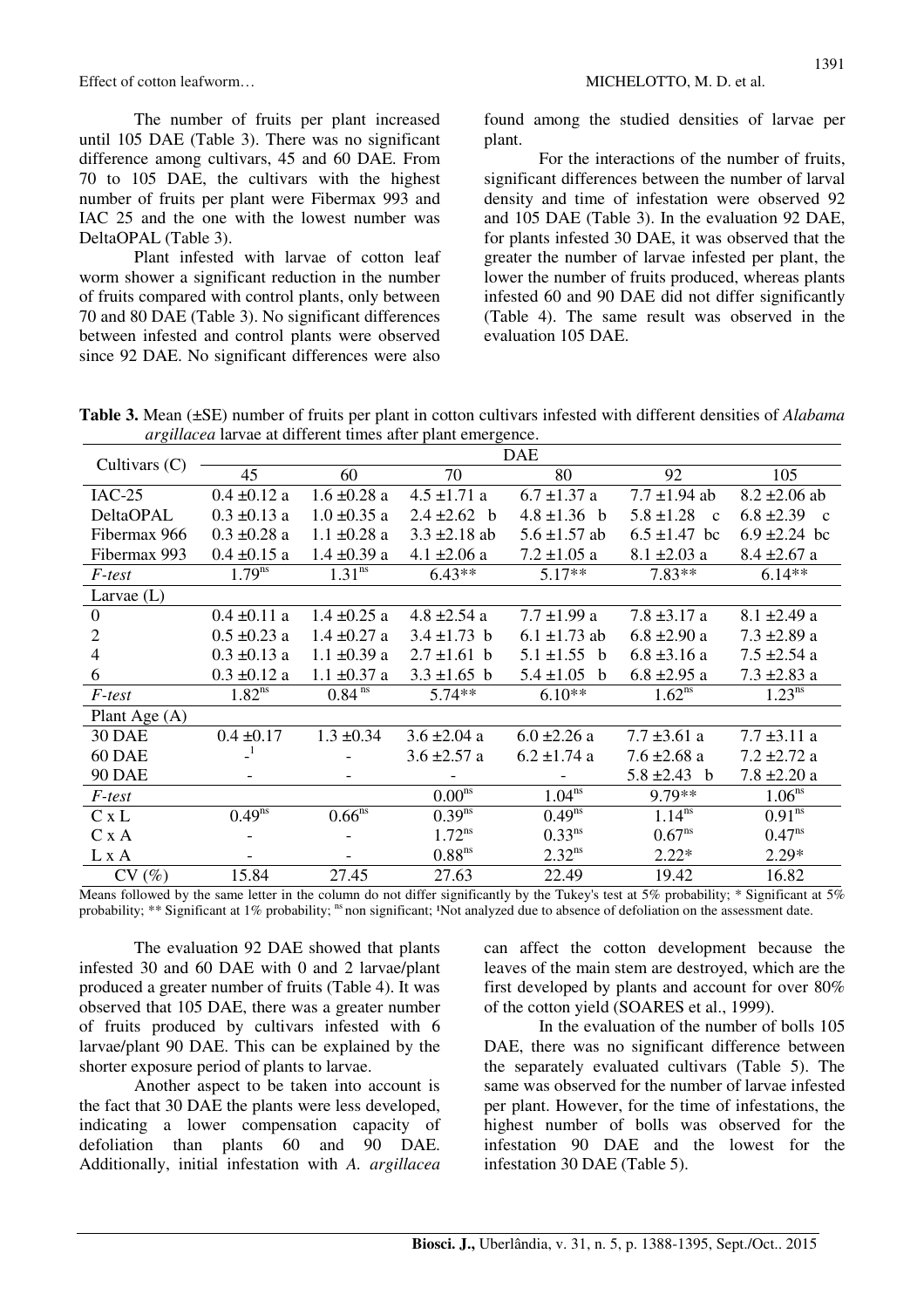Effect of cotton leafworm…  $MICHELOTTO, M. D.$  et al.

|  |  |                                        |  |  |  | <b>Table 4.</b> Mean $(\pm SE)$ values of the unfolding analysis of the significant interactions for the average number of |
|--|--|----------------------------------------|--|--|--|----------------------------------------------------------------------------------------------------------------------------|
|  |  |                                        |  |  |  | fruits per plant in cotton cultivars infested with different densities of <i>Alabama argillacea</i> larvae at              |
|  |  | different times after plant emergence. |  |  |  |                                                                                                                            |

|              | Mean number of fruits per plant at 92 Days after emergence (DAE) |                                                                   |                    |                    |  |  |
|--------------|------------------------------------------------------------------|-------------------------------------------------------------------|--------------------|--------------------|--|--|
| Larvae $(L)$ | <b>30 DAE</b>                                                    | 60 DAE                                                            | <b>90 DAE</b>      | F-Test             |  |  |
| $\Omega$     | $9.6 \pm 3.56$ A a                                               | $8.4 \pm 2.52$ A a                                                | $6.4 \pm 1.30$ A b | 9.49**             |  |  |
|              | $8.1 \pm 3.25$ AB a                                              | $6.8 \pm 2.36$ A ab                                               | $5.4 \pm 1.63$ A b | $3.79*$            |  |  |
|              | $7.1 \pm 3.01$ AB a                                              | $7.3 \pm 1.99$ A a                                                | $5.9 \pm 1.44$ A a | $1.13^{ns}$        |  |  |
| 6            | 6.1 $\pm 2.40$ B a                                               | $7.8 \pm 1.89$ A a                                                | $6.4 \pm 1.50$ A a | $2.04^{ns}$        |  |  |
| F-test       | $4.73**$                                                         | $0.89^{ns}$                                                       | $0.43^{ns}$        |                    |  |  |
|              |                                                                  | Mean number of fruits per plant at 105 Days after emergence (DAE) |                    |                    |  |  |
|              | <b>30 DAE</b>                                                    | 60 DAE                                                            | <b>90 DAE</b>      |                    |  |  |
| $\Omega$     | 9.2 $\pm 0.25$ A a                                               | $7.9 \pm 0.31$ Aa                                                 | 7.4 $\pm$ 0.16 Aa  | 1.58 <sup>ns</sup> |  |  |
| っ            | $8.2 \pm 0.16$ AB a                                              | $6.5 \pm 0.47$ Aa                                                 | $7.4 \pm 0.24$ Aa  | $1.82^{ns}$        |  |  |
| 4            | $7.1 \pm 0.11$ AB a                                              | $7.2 \pm 0.25$ Aa                                                 | $8.1 \pm 0.25$ Aa  | 0.80 <sup>ns</sup> |  |  |
| 6            | $6.2 \pm 0.25$ B b                                               | $7.4 \pm 0.46$ Aab                                                | $8.5 \pm 0.36$ Aa  | $3.74*$            |  |  |
| F-test       | $4.25*$                                                          | 1.00 <sup>ns</sup>                                                | $0.57^{ns}$        |                    |  |  |

Means followed by the same lowercase letter in the row and capital letter in the column do not differ significantly by the Tukey's test at 5% probability; \* Significant at 5% probability; \*\* Significant at 1% probability;  $\frac{1}{10}$  non significant.

**Table 5.** Mean (±SE) number of bolls per plant in cotton cultivars infested with different densities of *Alabama argillacea* larvae at different times after plant emergence.

| cea na vae al affreient times after plant emergence. | Days after emergence (DAE) |                    |  |  |  |
|------------------------------------------------------|----------------------------|--------------------|--|--|--|
| Cultivars $(C)$                                      | 105                        | 150                |  |  |  |
| $IAC-25$                                             | $0.2 \pm 0.27$ a           | $8.3 \pm 1.21$ a   |  |  |  |
| DeltaOPAL                                            | $0.2 \pm 0.29$ a           | $6.8 \pm 0.57$ b   |  |  |  |
| Fibermax 966                                         | $0.2 \pm 0.26$ a           | $6.9 \pm 1.28 b$   |  |  |  |
| Fibermax 993                                         | $0.2 \pm 0.35$ a           | $8.2 \pm 1.97$ a   |  |  |  |
| F-Test                                               | 0.90 <sup>ns</sup>         | 14.12**            |  |  |  |
| Larvae $(L)$                                         |                            |                    |  |  |  |
| $\boldsymbol{0}$                                     | $0.2 \pm 0.24$ a           | $8.3 \pm 1.74$ a   |  |  |  |
| $\overline{2}$                                       | $0.2 \pm 0.32$ a           | $6.9 \pm 1.21 b$   |  |  |  |
| $\overline{4}$                                       | $0.2 \pm 0.23$ a           | $7.5 \pm 1.63$ ab  |  |  |  |
| 6                                                    | $0.3 \pm 0.37$ a           | $7.6 \pm 1.83$ ab  |  |  |  |
| F-Test                                               | 1.07 <sup>ns</sup>         | $6.14**$           |  |  |  |
| Plant Age $(A)$                                      |                            |                    |  |  |  |
| <b>30 DAE</b>                                        | $0.1 \pm 0.20$ b           | 7.8 ±2.28 a        |  |  |  |
| 60 DAE                                               | $0.2 \pm 0.37$ ab          | $7.2 \pm 2.91$ a   |  |  |  |
| <b>90 DAE</b>                                        | $0.3 \pm 0.27$ a           | $7.7 \pm 2.33$ a   |  |  |  |
| F-Test                                               | $3.82*$                    | $2.23^{ns}$        |  |  |  |
| C x L                                                | 0.58 <sup>ns</sup>         | 1.80 <sup>ns</sup> |  |  |  |
| C x A                                                | $1.92^{ns}$                | $1.82^{ns}$        |  |  |  |
| L x A                                                | 1.51 <sup>ns</sup>         | 7.99**             |  |  |  |
| CV(%)                                                | 18.07                      | 20.37              |  |  |  |

Means followed by the same letter in the column do not differ significantly by the Tukey's test at  $5\%$  probability; \* Significant at  $5\%$ probability; \*\* Significant at 1% probability;  $n_s$  non significant; Not analyzed due to absence of defoliation on the assessment date.

Although many studies have documented an increase in cotton yield after every real (or simulated) damage caused by insects, relatively few studies have investigated the mechanisms of plant compensation for each injury (MARTENS; TRUMBLE, 1987). The later defoliation probably accelerated plant maturation and thus anticipated fruit opening.

The evaluation 150 DAE, when all bolls had opened, showed that the cultivars Fibermax 993 and IAC 25 produced the highest number of bolls (8.23 and 8.34, respectively) (Table 5). With regard to the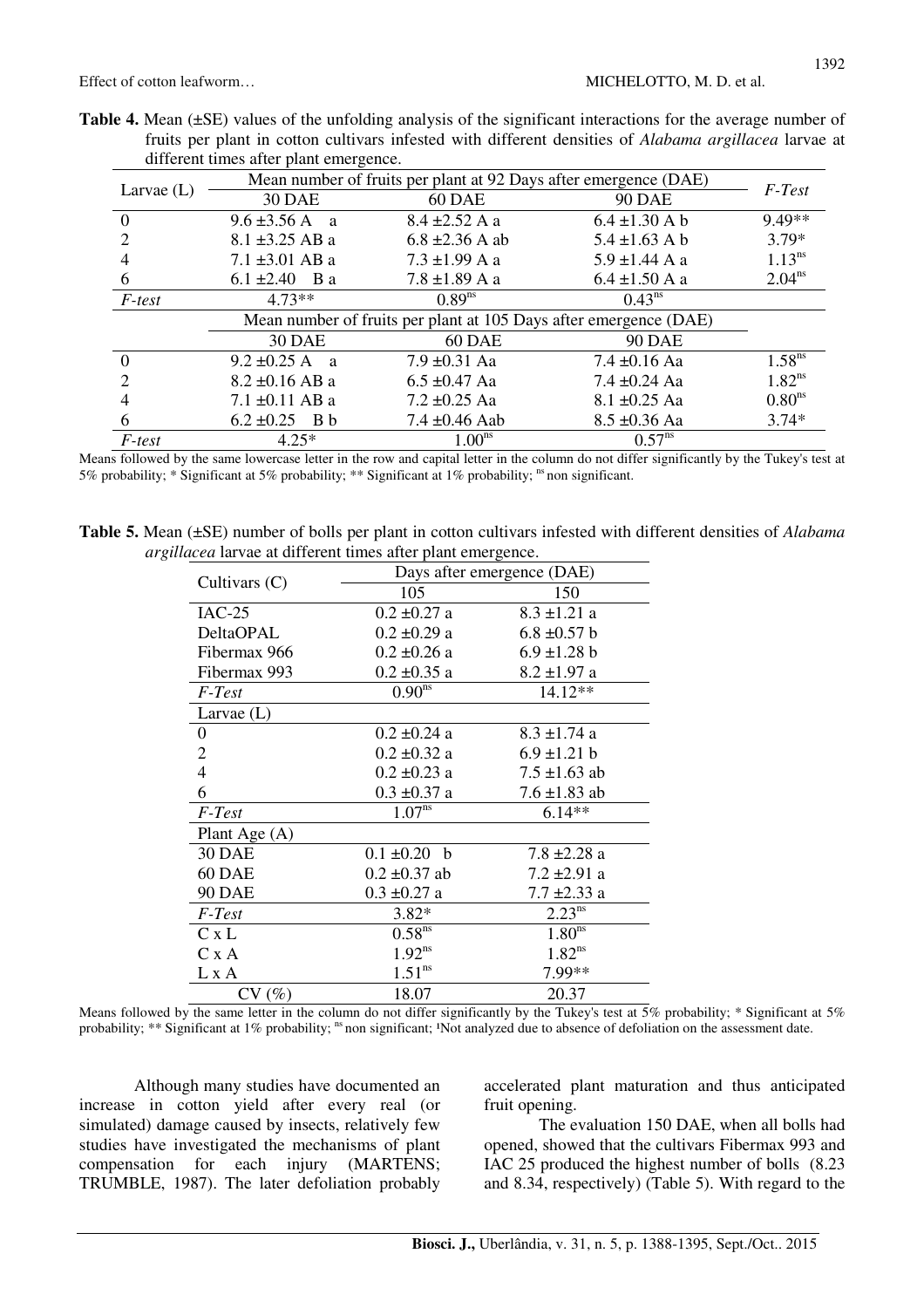Effect of cotton leafworm... MICHELOTTO, M. D. et al.

isolated effect of the number of larvae per plant, the number of bolls of the infested plants was lower, independent of the infestation density. The time of infestation did not significantly influence the final boll yield per plant (Table 5).

In the evaluation 150 DAE, a significant interaction was observed between larval density and

infestation time. The results of partitioning the interaction of these two factors indicated that higher larval densities 30 DAE reduced the number of bolls per plant considerably (Table 6). Infested plants had produced fewer bolls 60 DAE. The number of bolls was greater on plants with higher larval densities (4 and 6 per plant) 90 DAE (Table 6).

Table 6. Mean ( $\pm$ SE) values of the unfolding analysis of the significant interactions for the average number of bolls per plant in cotton cultivars infested with different densities of *Alabama argillacea* larvae at different times after plant emergence.

|              | Mean number of bolls per plant at 150 Days after emergence (DAE) |                     |                     |           |  |  |  |
|--------------|------------------------------------------------------------------|---------------------|---------------------|-----------|--|--|--|
| Larvae $(L)$ | 30 DAE                                                           | 60 DAE              | <b>90 DAE</b>       | F-Test    |  |  |  |
|              | $9.6 \pm 3.05$ A a                                               | $8.1 \pm 2.57$ A b  | $7.1 \pm 1.86$ B b  | $10.60**$ |  |  |  |
|              | $7.7 \pm 3.53$ B a                                               | $6.3 \pm 3.21$ B b  | $6.8 + 2.41$ B ab   | $3.49*$   |  |  |  |
|              | $7.6 \pm 2.53$ B ab                                              | $6.8 \pm 2.98$ AB b | $8.2 \pm 2.30$ AB a | $3.33*$   |  |  |  |
|              | $6.4 \pm 3.16 B b$                                               | $6.8 \pm 2.56$ AB b | $8.6 \pm 2.51$ A a  | $8.78**$  |  |  |  |
| F-Test       | $1193**$                                                         | $5.20**$            | $4.98**$            |           |  |  |  |

Means followed by the same lowercase letter in the row and capital letter in the column do not differ significantly by the Tukey's test at 5% probability; \* Significant at 5% probability; \*\* Significant at 1% probability; <sup>ns</sup> non significant.

The results of the measured parameters confirmed Quirino e Soares (2001), who had reported a more severe *A. argillacea* attack after flowering. However, the parameters were not negatively affected when the pest attack occurred at the end of the plant development cycle.

Studies by Brook et al (1992) mentioned the occurrence of three or four previously described physiological mechanisms of the plant to compensate for the insect damage: compensation of loss caused by the physiological abscission of the structure; weight increase of the structure; increase in the flowering rate and increased number of bolls. Thus the results suggest that infestation in the final stage of the crop cycle can accelerate the development and/or maturation of fruiting, increasing the number of bolls per plant.

The results on this paper shows that the higher the larval densities of *A. argillacea,* the lower the bud production per plant. The presence of *A. argillacea* larvae reduced the fruit production of the tested cultivars. Late *A. argillacea* infestations did not influence the number of flowers, fruits and bolls, whereas high initial infestations reduced the production of these reproductive organs in the tested cultivars.

#### **ACKNOWLEDGMENTS**

We thank the Fundação de Amparo a Pesquisa do Estado de São Paulo (FAPESP), for financial support (proc. 2006/05725-0).

**RESUMO:** O curuquerê do algodoeiro, *Alabama argillacea* (Hübner, 1818) (Lepidoptera: Noctuidae) é uma importante praga desfolhadora da cultura, reduzindo a produtividade e a qualidade. O objetivo deste trabalho foi avaliar o efeito de diferentes intensidades de ataque causado por diferentes densidades de lagartas de *A. argillacea* em três idades de plantas de quatro cultivares. O experimento foi realizado na estação experimental da APTA Pindorama, SP, Brasil. O delineamento experimental adotado foi em blocos casualizados, em esquema fatorial com quatro cultivares (DeltaOPAL, IAC-25, Fibermax 996 e Fibermax 993) x quatro densidades populacionais de lagartas (0, 2, 4, e 6 lagartas por planta) x três épocas de infestação (30, 60 e 90 dias após a emergência das plantas), com 4 repetições. As avaliações foram realizadas quinzenalmente, baseando-se na produção de botões florais, flores, maçãs e capulhos por planta. Pelos resultados obtidos verificou-se que a medida que aumenta à infestação de *A. argillacea,* menor é a produção de botões por planta; e consequentemente a produção de maçãs e capulhos nas quatro cultivares avaliadas. Infestações iniciais aos 30 e 60 DAE reduziram mais a produção/planta dos órgãos reprodutivos nas cultivares, do que infestações tardias aos 90 DAE.

**PALAVRAS-CHAVE:** *Alabama agillacea*. *Gossypium hirsutum.* Estresse biótico.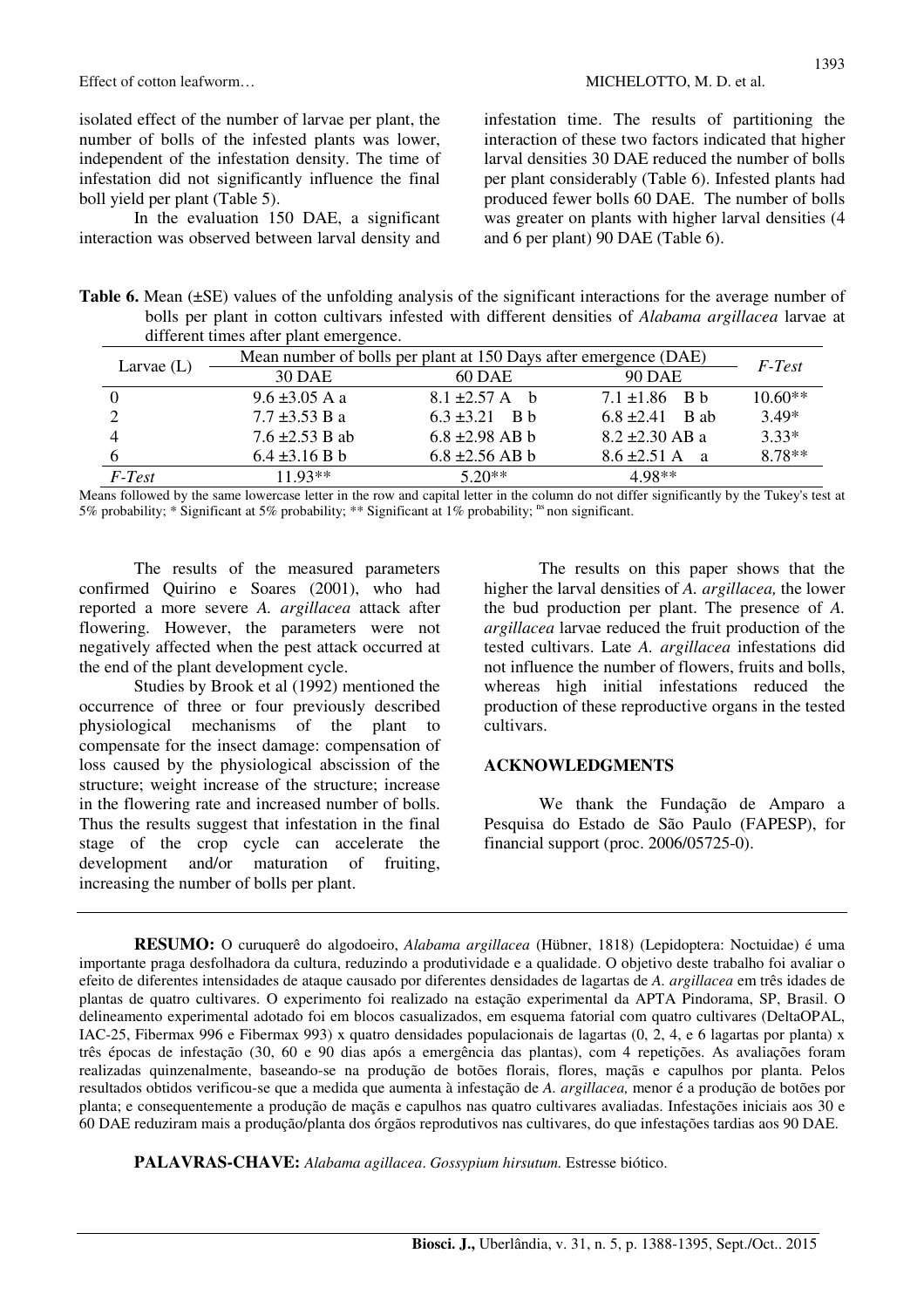AGRIANUAL. *Anuário estatístico da agricultura brasileira.* São Paulo, FNP, p.139-145, 2004.

ALMEIDA, R. P.; SILVA, C.; RAMALHO, F. S. Manejo integrado de pragas do algodoeiro no Brasil. In: BELTRÃO, N. E. M.; AZEVEDO, D. M. P. (Eds). **O agronegócio do algodão no Brasil.** Brasília: Embrapa, 1035-1098, 2008.

ARPAT, A. B.; WAUGH, M.; SULLIVAN, J. P.; GONZALES, M.; FRISCH, D.; MAIN, D. O.; WOOD, T.; LESLIE, A.;WING, R. A.; WILKINS, T. A. Functional genomics of cell elongation in developing cotton fibers. **Plant Mol. Biol.,** Dordrecht, v. 54, n. 6, p. 911-929. 2004.

BEEVERS, L.; COOPER, J. P. Influence of temperature on growth and metabolism of ryegrass. I – Seedling growth and yield components. **Crop Prot.,** Guildford, v. 4, n. 2, p. 39-43, 1965.

BROOK, K. D.; HEARN, A. B.; KELLY, C. F. Response of cotton, *Gossypium hirsutum* L., to damage by insect pests in Australia: Manual simulation of damage. **J. Econ. Entomol.,** Lanham, v. 85, n. 4, p. 1368-1377, 1992.

BUSOLI, A. C.; CROSARIOL NETO, J.; LOPES, D. O. P.; SILVA, E. A.; PESSOA, R.; SOUZA, L. A. D. E.; GRIGOLLI, J. F. J. Atualidades em Manejo Integrado de Pragas. In: BUSOLI, A. C., GRIGOLLI, J. F. J., SOUZA, L. A.; KUBOTA, M. M.; COSTA, E. N.; SANTOS, L. A. O.; CROSARIOL NETO, J.; VIANA, M. A. (Eds) **Tópicos em Entomologia Agrícola** *- V*. Jaboticabal: Gráfica e Editora Multipress, p. 173-192, 2012.

EHLIG, C. F.; LEMERT, R. D. Effects of fruit load, temperature, and relative humidity on boll retention of cotton. **Crop Sci.,** Madison, v. 13, p. 168-17, 1973.

EZEDINMA, F. O. C. Effects of defoliation and topping on semi-upright cowpea *Vigna unguiculata* (L.) walp in a humid tropical environment. *Exp. Agric.*, Cambridge, v. 9, n. 3, p. 203-207, 1973.

GRAVENA, S.; CUNHA, H. F. **Artrópodos predadores na cultura algodoeira: atividade sobre** *Alabama argillacea (Hueb***.) com breves referências a** *Heliothis sp. (Lepidoptera: Noctuidae)*. Jaboticabal, Boletim Técnico. Funep, 1991. 41p.

GUIN, G. Abscission of cotton floral bud and bolls as influenced by factors affecting photosynthesis and Respiration. **Crop Prot.,** Guildford, v. 14, n. 2, p. 291-293, 1974.

HEDGE, M.; OLIVEIRA, J. N.; COSTA, J. G.; BLEICHER, E.; SANTANA, A. E. G.; BRUCE, T. J. A.; CAULFIELD, J.; DEWHIRST, S. Y.; WOODCOCK, C. M.; PICKETT, J. A.; BIRKETT, M. A. Identification of semiochemicals released by cotton, *Gossypium hirsutum*, upon infestation by the cotton aphid, *Aphis gossypii*. **J. Chem. Ecol.,** New York, v. 37, p. 741-750, 2011.

JÁCOME, A. G.; SOARES, J. J.; OLIVEIRA, R. H.; CORDÃO SOBRINHO, F. P. Efeito da remoção de folhas no desenvolvimento vegetativo e na produção do algodoeiro. **Pesq. Agropec. Bras.,** Brasília, v. 36, n. 5, p. 751-755, 2001.

MARTENS, B.; TRUMBLE, J. T. Structural and photosynthetic compensation for leafminer (Diptera: Agromyzidae) injury in lima beans. **Environ. Entomol.,** College Park, v. 16, n. 2, p. 374-378, 1987.

MARTINELLI, S.; OMOTO, C. Resistência de lepidópteros-praga a inseticidas na cultura do algodão no Brasil. **Rev. Ol. Fibros.,** Campina Grande, v. 10, n. 3, p. 1167-1182, 2006.

PEREIRA, M. J. B.; ALBUQUERQUE, F. A.; BASTOS, C. S. Pragas do algodoeiro: identificação, biologia e sintomas de ataque. **Rev. Ol. Fibros.,** Campina Grande, v. 10, n. 3, p. 1073-1117, 2006.